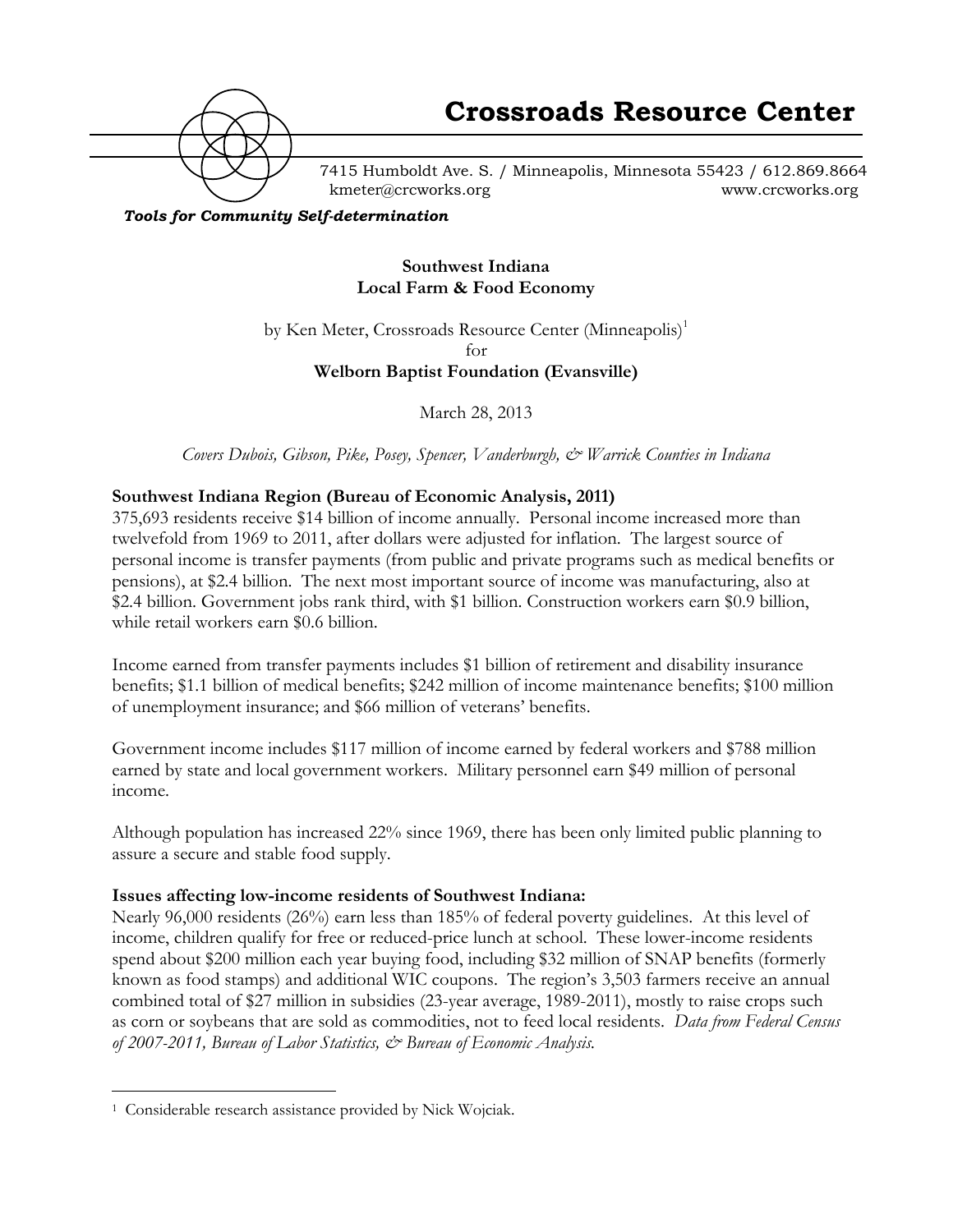7% percent of the region's households (over 26,000 residents) earn less than \$10,000 per year. *Source: Federal Census of 2007-2011.*

12% of adults aged 18-64 in metro Evansville carried no health insurance in 2010. *Source: Centers for Disease Control.*

## **Food-related health conditions:**

20% of metro Evansville residents reported in 2009 that they eat five or more servings of fruit or vegetables each day. 80% do not. This is a key indicator of health, since proper fruit and vegetable consumption has been connected to better health outcomes. *Source: Centers for Disease Control.*

51% of Evansville metro adults reported in 2009 that they have at least 30 minutes of moderate physical activity five or more days per week, or vigorous physical activity for 20 or more minutes three or more days per week. *Source: Centers for Disease Control.*

9.8% of metro Evansville residents have been diagnosed with diabetes as of 2010. *Source: Centers for Disease Control.* Medical costs for treating diabetes and related conditions in Southwest Indiana are estimated at \$217 million per year. Costs for the state of Indiana as a whole total \$3.8 billion. *Source: American Diabetes Association cost calculator.*

63% of Evansville metro residents were overweight (34%) or obese (29%) in 2010. *Source: Centers for Disease Control.*

## **The region's farms (Agricultural Census, 2007)**

*Agricultural Census data for 2007 were released February 4, 2009*

*The Census of Agriculture defines a "farm" as "an operation that produces, or would normally produce and sell, \$1,000 or more of agricultural products per year."*

## *Land:*

- 3,503 farms. This is 6% of Indiana farms.
- The Southwest Indiana region had 6% more farms in 2007 than in 2002. Some of this may be due to census takers making better contact with small farms.
- 274  $(8\%)$  of these are 1,000 acres or more in size.
- 1,420 (41%) farms are less than 50 acres.
- Average farm size is 292 acres, more than the state average of 242 acres.
- The region has 1 million acres of land in farms.
- This amounts to 7% of the state's farmland.
- The Southwest Indiana region holds 819,000 acres of harvested cropland.
- At least 15,000 of these acres are irrigated. *Note that data for acreage of irrigated land in Vanderburgh County were suppressed by the USDA in an effort to protect confidentiality, so this total is incomplete.*
- Average value of land and buildings per farm was \$909,000. This was more than the 2007 state average of \$869,000.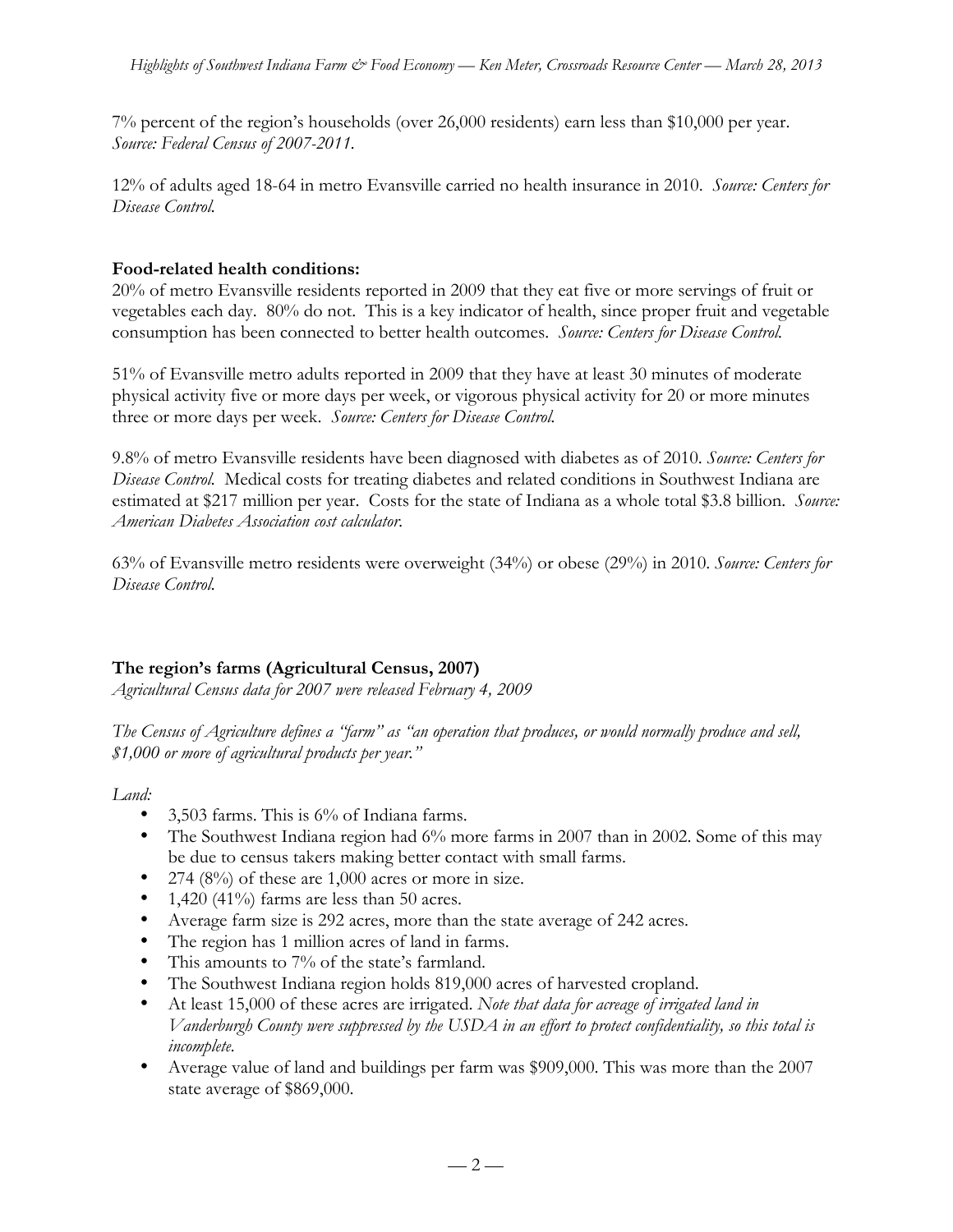#### *Sales:*

*With the exception of foods sold directly to consumers (see below), farmers typically sell commodities to wholesalers, brokers or manufacturers that require further processing or handling to become consumer items. The word "commodities" is used in this report to mean the crops and livestock sold by farmers through these wholesale channels. The term "products" encompasses commodity sales, direct sales, and any other sales.*

- The region's farmers sold \$563 million of crops and livestock in 2007.
- Farm product sales increased by 89% from 2002 to 2007.
- \$343 million of crops were sold.
- \$220 million of livestock and products were sold.
- 1,705 (49%) of the region's farms sold less than \$10,000 of products in 2007.
- Total sales from these small farms were \$3.7 million, 1% of the region's farm product sales.
- 881 (25%) of the region's farms sold more than \$100,000 of products.
- Total sales from these larger farms were \$524 million, 93% of the region's farm product sales.
- 44% of the region's farms  $(1,372 \text{ of } 3,103)$  reported net losses in 2007. This is the same as the Indiana average of 44%.
- 2,357 (67%) of Southwest Indiana region's farmers collected a combined total of \$17 million of federal subsidies in 2007.

#### **Top farm products of the Southwest Indiana region (2007).**

*Note: \*\* denotes sales data has been suppressed.*

| Product                     | \$ millions |
|-----------------------------|-------------|
| Corn                        | 214         |
| Poultry and eggs**          | 129         |
| Soybeans                    | 99          |
| Hogs and $\text{pigs}_{**}$ | 40          |
| Milk                        | 17          |
| Wheat                       | 15          |

#### *Production Expenses:*

- Feed purchases ranked as the largest single expense for Southwest Indiana farmers in 2007, with \$106 million (25% of production expenses).
- Fertilizer, lime, and soil conditioners ranked as the second most important expense, at \$73 million  $(17%)$ .
- Farmers charged \$43 million (10%) to depreciation.
- Land and building rental cost farmers \$33 million (8%).
- Purchases of seeds totaled \$33 million (8%).
- Livestock and poultry purchases cost Southwest Indiana farmers \$32 million (7%).
- Supplies, repairs, and maintenance totaled \$27 million (6%).
- Chemical purchases were \$24 million (6%).
- Purchases of gasoline, fuels, and oils totaled \$24 million (6%).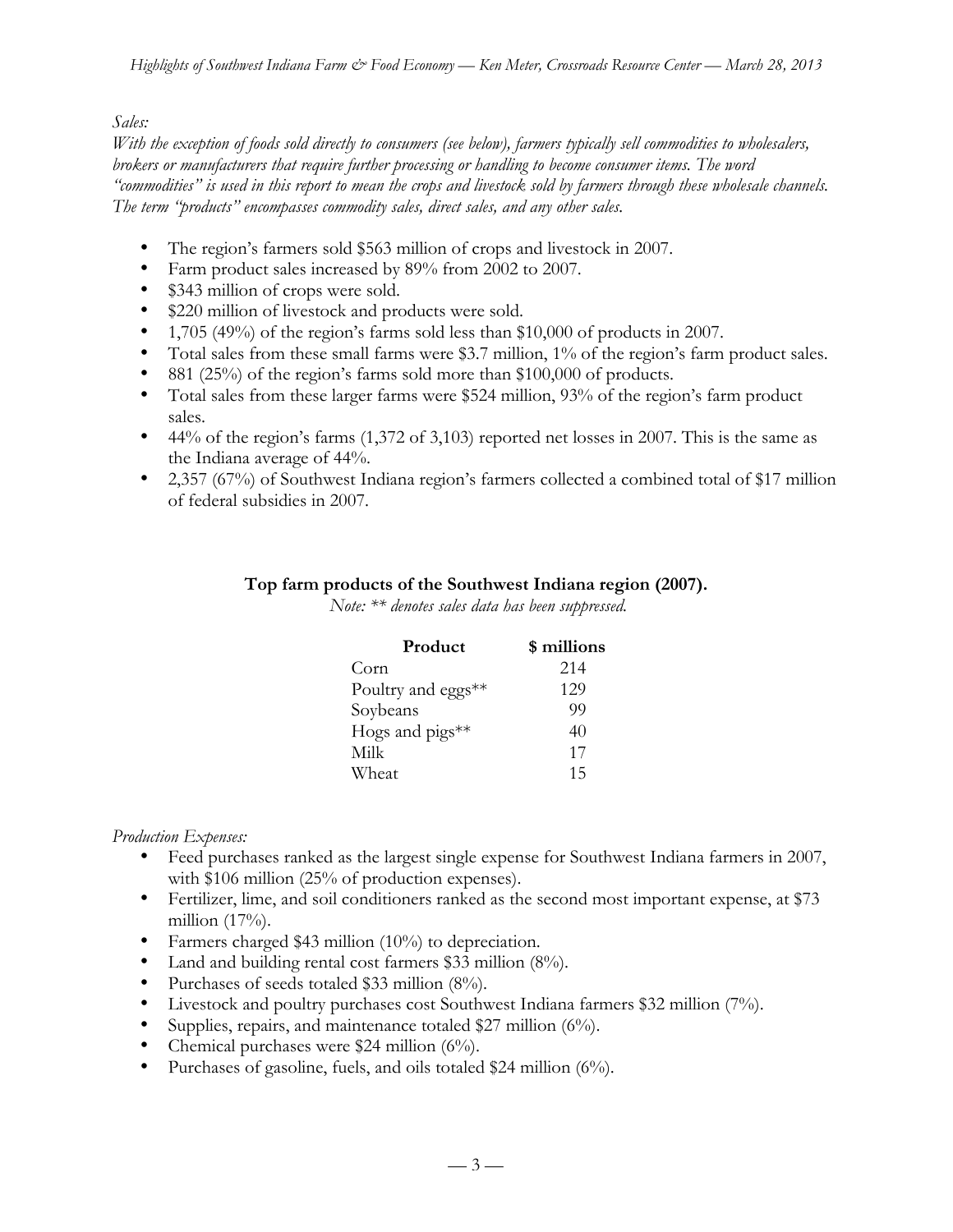## *Cattle & Dairy:*

- 1,051 farms hold an inventory of 52,000 cattle.
- At least 25,000 cattle were sold by farmers in 2007 for total sales of over \$6.6 million. *Note that data for number of cattle sold in Gibson County and data for cattle sales in Dubois, Gibson, and Posey counties were suppressed by the USDA in an effort to protect confidentiality, so these totals are incomplete.*
- 853 farms raise beef cows.
- 66 farms raise milk cows.
- 115 farms produced corn for silage.
- 1,060 farms produced 79,000 tons of forage crops (hay, etc.) on 38,000 acres.
- 429 farms sold at least \$2 million of forage. *Note that data for sales of forage in Gibson County were suppressed by the USDA in an effort to protect confidentiality, so this total is incomplete.*

### *Other Livestock & Animal Products:*

- 182 farms hold an inventory of at least 183,000 hogs and pigs. *Note that data for inventory of hogs and pigs in Pike County were suppressed by the USDA in an effort to protect confidentiality, so this total is incomplete.*
- 190 farms sold at least 373,000 hogs and pigs in 2007. *Note that data for sales of hogs and pigs in Pike County were suppressed by the USDA in an effort to protect confidentiality, so this total is incomplete.*
- 76 farms hold an inventory of 1,614 sheep and lambs.
- 93 farms sold at least \$57,000 worth of sheep, goats, and lambs in 2007. *Note that data for sales of sheep, goats, and their products in Gibson, Spencer, and Vanderburgh counties were suppressed by the USDA in an effort to protect confidentiality, so this total is incomplete.*
- 128 farms hold an inventory of 1 million laying hens*.*
- 8 farms raise broiler chickens.
- 5 farms engage in aquaculture.
- 83 farms raise horses and ponies.

## *Grains, Oil Seeds, & Edible Beans:*

- 1,880 farms produced \$333 million of grains, oil seeds, and edible beans.
- 1,561 farms produced 66 million bushels of corn on 438,000 acres, worth \$214 million.
- This amounts to an average price per bushel of corn of \$3.24. *Note that this price is an approximation, and does not necessarily represent an actual price at which corn was sold.*
- 1,427 farms produced 12 million bushels of soybeans on 320,000 acres, worth \$99 million.
- This amounts to an average price per bushel of soybeans of \$8.25. *Note that this price is an approximation, and does not necessarily represent an actual price at which soybeans was sold.*
- The total value of corn and soybeans amounted to 56% of all farm product sales in 2007.
- 517 farms produced 3.8 million bushels of wheat on 73,000 acres, worth at least \$15 million. *Note that data for sales of wheat in Dubois and Vanderburgh counties were suppressed by the USDA in an effort to protect confidentiality, so this total is incomplete.*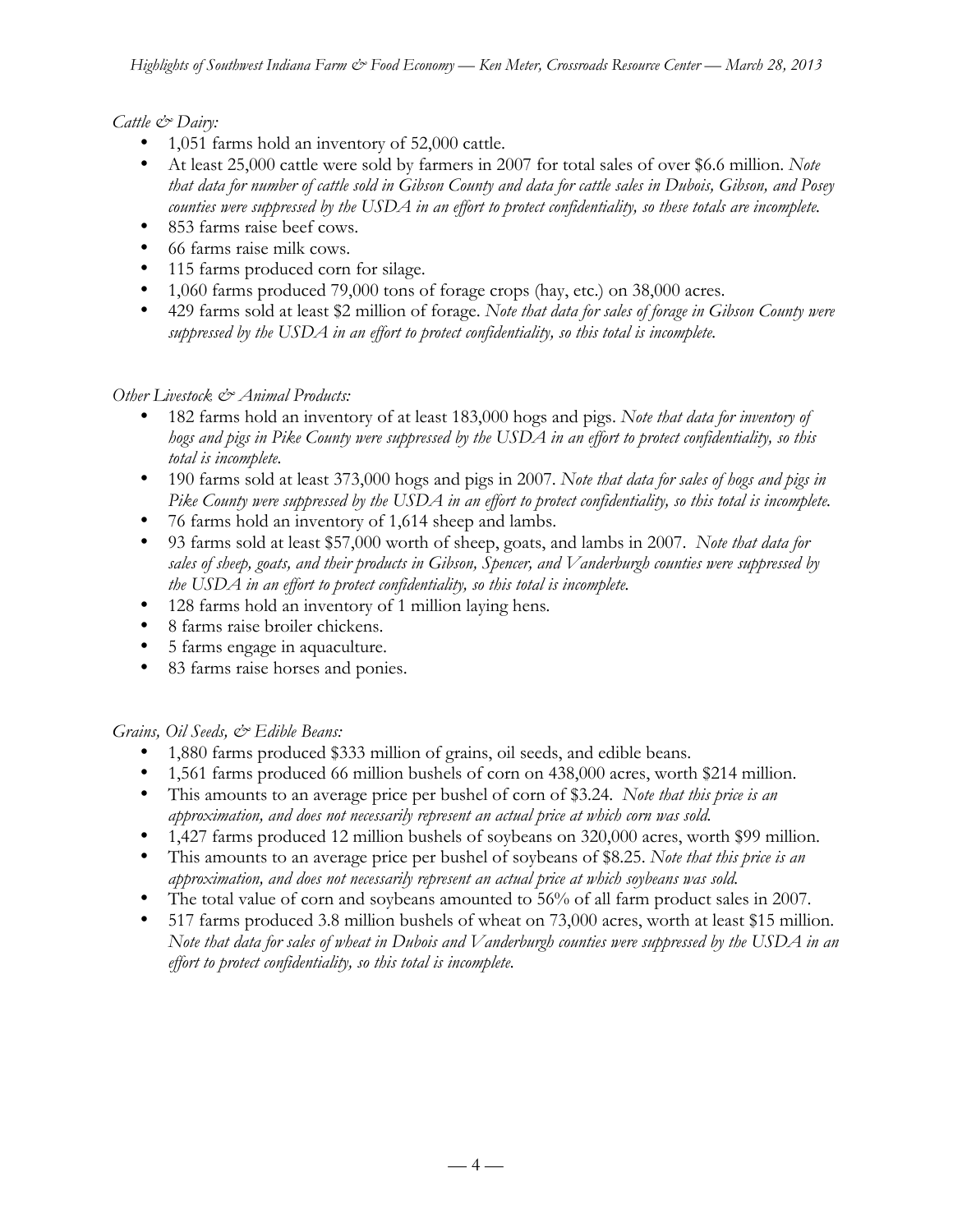*Vegetables & Melons (some farmers state that Ag Census data does not fully represent vegetable production):*

- 67 farms worked 1,061 acres to produce vegetables, worth at least \$2.6 million. *Note that data for sales of vegetables in Posey and Spencer counties were suppressed by the USDA in an effort to protect confidentiality, so this total is incomplete.*
- This represents a 56% increase in the number of farms over 2002 levels of 43.
- 1 farm raised potatoes*.*

*Fruits (some farmers state that Ag Census data does not fully represent fruit production):*

- 29 farms in the region hold at least 194 acres of orchards. *Note that data for acreage of orchards in Dubois, Vanderburgh, and Warrick counties were suppressed by the USDA in an effort to protect confidentiality, so this total is incomplete.*
- 42 farms sold fruits, nuts, and berries*. Note that data for sales of fruits, nuts, and berries in 6 of 7 counties were suppressed by the USDA in an effort to protect confidentiality.*

#### *Nursery & Greenhouse Plants:*

- 40 farms sold \$3.4 million worth of ornamentals in 2007.
- This represents an 18 farm decrease of in the number of farms since 2002.
- 16 farms sold Christmas trees.

#### *Direct & Organic Sales:*

- 137 farms sell \$1.6 million of food products directly to consumers. This is a 16-farm increase in number of farms selling direct, and a 269% increase in direct sales over 2002 sales of 434,000.
- This amounts to 0.3% of farm product sales, less than the national average of 0.4%.
- Vanderburgh County leads the region in direct sales, with \$1 million.
- 6 farms in the region sold organic products. *Note that data for organic sales was suppressed in 6 of 7 counties.*
- For comparison, 239 farms across Indiana sold \$8.7 million of organic food products.
- 26 farms market through community supported agriculture (CSA).
- 91 farms produce and sell value-added products.

#### *Conservation Practices:*

- 1,577 farms use conservation methods such as no-till, limited tilling, filtering field runoff to remove chemicals, fencing animals to prevent them from entering streams, etc.
- 457 farms practice rotational or management intensive grazing.
- 35 farms generate energy or electricity on the farm.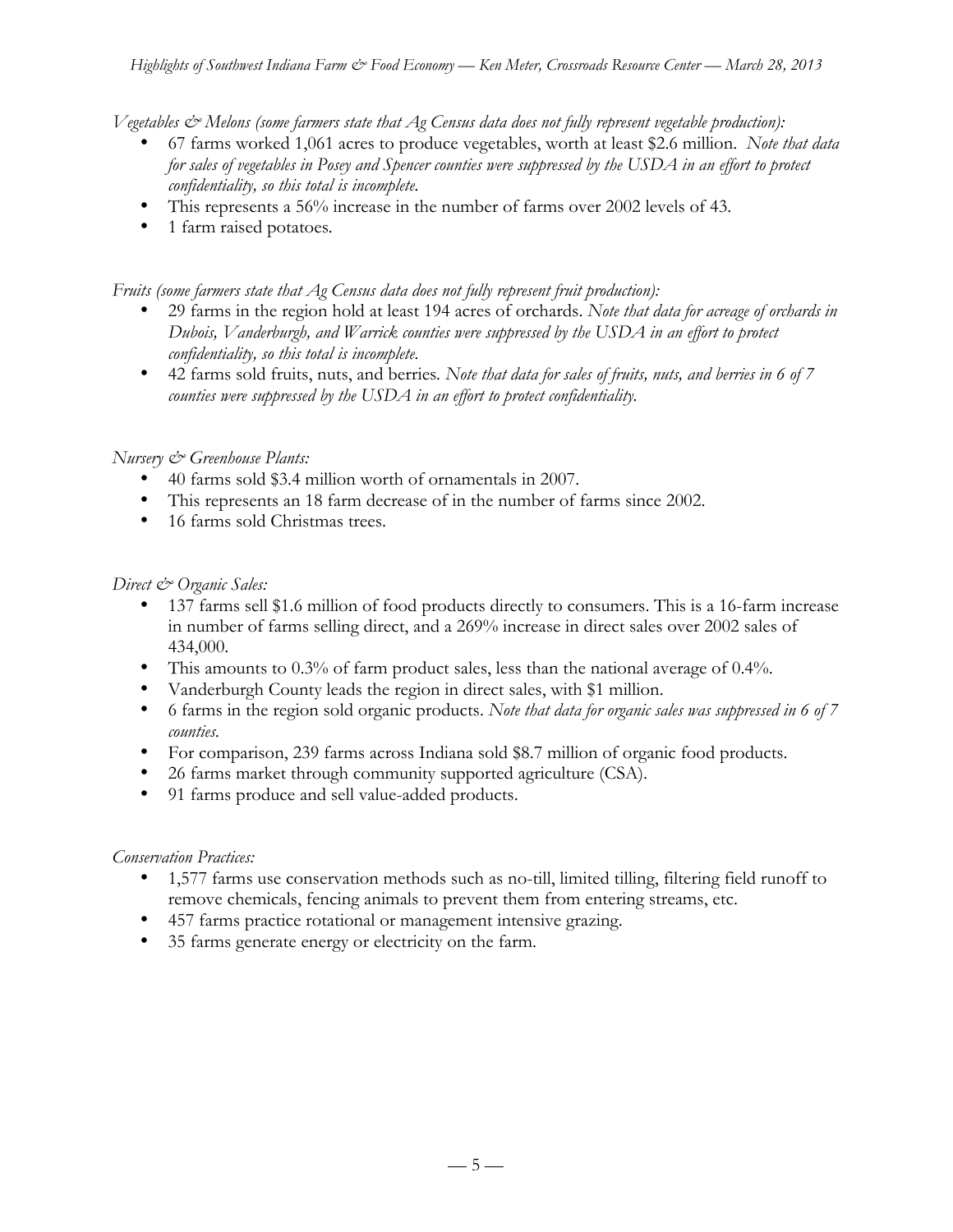| Small family farms:             | Farms | Percent | Acres     | Percent |
|---------------------------------|-------|---------|-----------|---------|
| Limited-resource                | 387   | $11\%$  | 27,323    | $3\%$   |
| Retirement                      | 629   | 18%     | 69,943    | $7\%$   |
| Residential/lifestyle           | 1,325 | 38%     | 128,704   | 13%     |
| Farming occupation/lower sales  | 325   | $9\%$   | 36,911    | $4\%$   |
| Farming occupation/higher sales | 181   | $5\%$   | 79,976    | $8\%$   |
| Large family farms              | 220   | $6\%$   | 181,170   | 18%     |
| Very large family farms         | 291   | $8\%$   | 439,663   | 43%     |
| Nonfamily farms                 | 145   | $4\%$   | 59,286    | $6\%$   |
| Total                           | 3,503 |         | 1,022,976 |         |

#### **Limited-resource farms and others in Southwest Indiana region (Census of Agriculture, 2007)**

#### *Definition of terms (Agricultural Census 2007):*

**Limited-resource farms** have market value of agricultural products sold gross sales of less than \$100,000, and total principal operator household income of less than \$20,000.

**Retirement farms** have market value of agricultural products sold of less than \$250,000, and a principal operator who reports being retired.

**Residential/lifestyle farms** have market value of agricultural products sold of less than \$250,000, and a principal operator who reports his/her primary occupation as other than farming.

**Farming occupation/lower-sales farms** have market value of agricultural products sold of less than \$100,000, and a principal operator who reports farming as his/her primary occupation.

**Farming occupation/higher-sales farms** have market value of agricultural products sold of between \$100,000 and \$249,999, and a principal operator who reports farming as his/her primary occupation.

**Large family farms** have market value of agricultural products sold between \$250,000 and \$499,999.

**Very large family farms** have market value of agricultural products sold of \$500,000 or more.

**Nonfamily farms are farms** organized as nonfamily corporations, as well as farms operated by hired manager.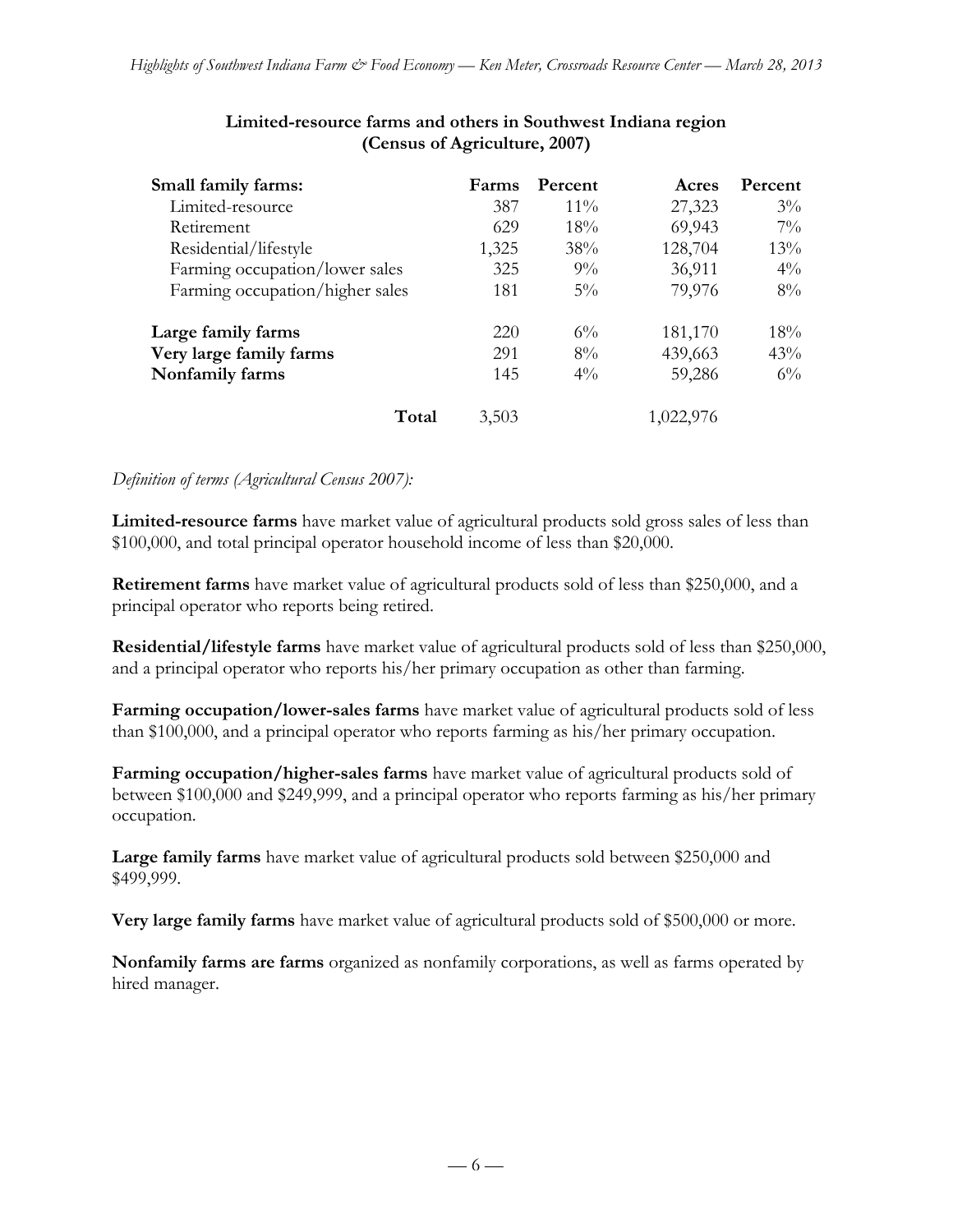## **County and State Highlights**

## **Dubois County highlights (Agriculture Census 2007):**

- 761 farms, 3 more farms than in 2002.
- Dubois County has 182,000 acres of land in farms.
- Farmers sold \$201 million of products in 2007.
- \$44.5 million (22%) these sales were crops.
- \$156 million (78%) of these sales were livestock.
- The most prevalent farm size is 50 to 179 acres, with 263 farms (35%) in this category.
- The next most prevalent is 10 to 49 acres, with 185 (24%) farms.
- 38 farms  $(5\%)$  are 1,000 acres or more.
- 251 farms (33%) are less than 50 acres.
- 349 farms (46%) sold less than \$10,000 in farm products.
- 205 farms (27%) sold more than \$100,000 in farm products.
- Dubois County ranks  $6<sup>th</sup>$  in the United States, and  $1<sup>st</sup>$  in Indiana for inventory of turkeys, with 2.4 million.
- The county ranks  $1<sup>st</sup>$  in the state for sales of livestock and poultry.
- Dubois County ranks  $1<sup>st</sup>$  in the state for sales of poultry and eggs, with \$122 million.
- The county ranks  $4<sup>th</sup>$  in the state for sales of agricultural products.
- Dubois County ranks fourth in the state for inventory of cattle and calves, with 24,000.
- The county ranks  $5<sup>th</sup>$  in Indiana for inventory of pullets for laying flock replacement, with 756,000.
- Dubois County ranks  $7<sup>th</sup>$  in the state for acreage of forage (hay, etc.), with 15,000.
- The county ranks 9<sup>th</sup> in the state for sales of cattle and calves, but *sales figures were not released by the USDA in an effort to protect confidentiality.*
- Dubois County ranks ninth in Indiana for inventory of laying hens, with 1 million.
- 41 farms sold \$206,000 of food directly to consumers. This is a 10-farm increase in the number of farms selling direct, and a 75% increase in direct sales, over 2002 sales of \$118,000.
- Direct sales were 0.1% of farm product sales, one quarter the national average of 0.4%.

# **Gibson County highlights (Agriculture Census 2007):**

- 590 farms, 6% more than in 2002.
- Gibson County has 231,000 acres of land in farms.
- Farmers sold \$105 million of products in 2007.
- \$92 million (88%) of these sales were crops.
- \$13 million (12%) of these sales were livestock.
- The most prevalent farm size is 10 to 49 acres, with 138 farms (23%) in this category.
- The next most prevalent is 50 to 179 acres, with 137 (23%) farms.
- 68 farms  $(12\%)$  are 1,000 acres or more.
- 221 farms (37%) are less than 50 acres.
- 230 farms (39%) sold less than \$10,000 in farm products.
- 187 farms (32%) sold more than \$100,000 in farm products.
- Gibson County ranks 3<sup>rd</sup> in Indiana for acreage of wheat, with 21,000.
- The county ranks  $4<sup>th</sup>$  in the state for acreage of sorghum, with 984.
- 21 farms sold \$78,000 of food directly to consumers. This is a 4-farm increase in the number of farms selling direct, and a 42% increase in direct sales, over 2002 sales of \$55,000.
- Direct sales were 0.1% of farm product sales, one quarter the national average of 0.4%.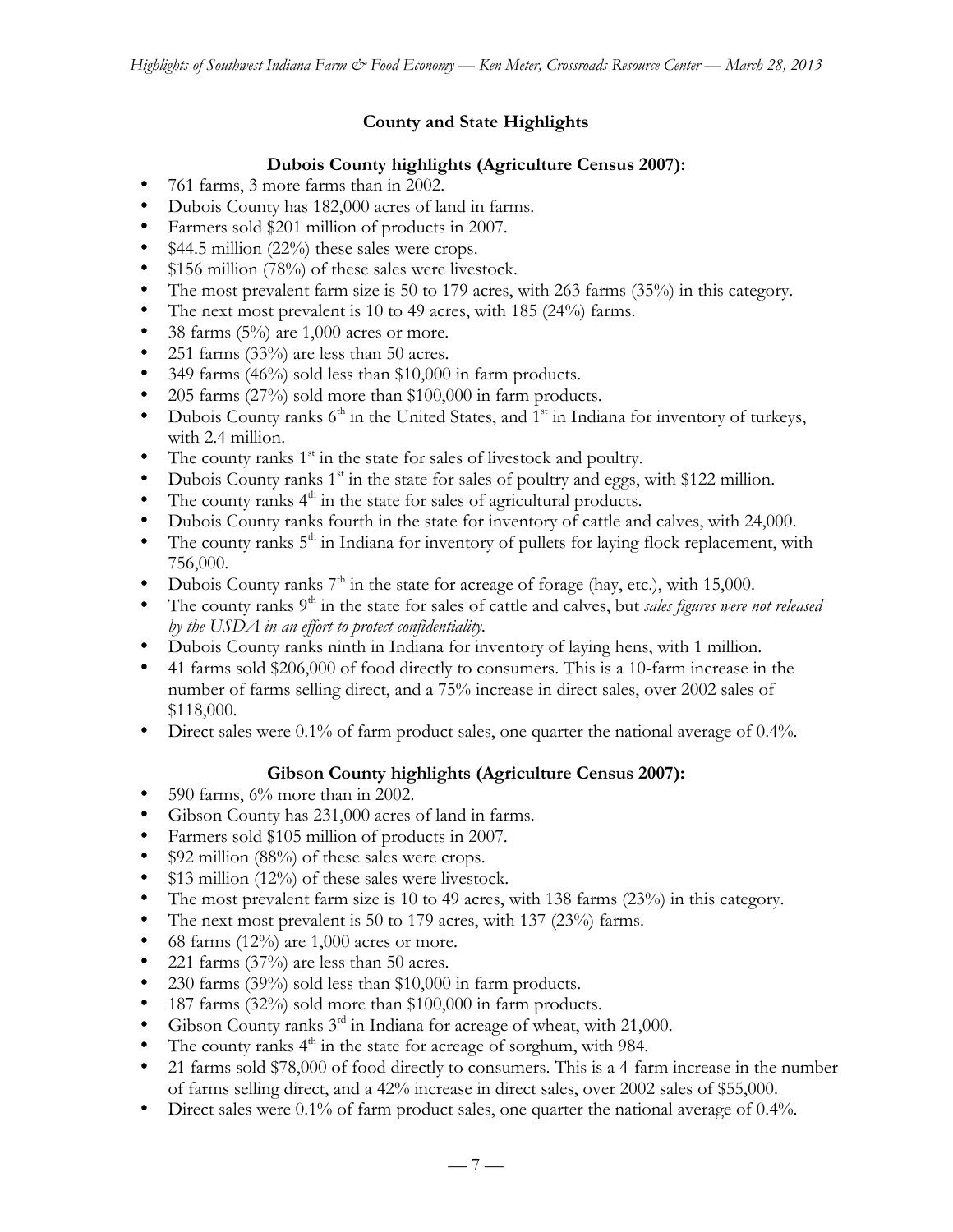### **Pike County highlights (Agriculture Census 2007):**

- 334 farms, 16% more than in 2002.
- Pike County has 74,000 acres of land in farms.
- Farmers sold \$30.6 million of products in 2007.
- \$22.8 million (75%) of these sales were crops.
- \$7.8 million (25%) of these sales were livestock.
- The most prevalent farm size is 10 to 49 acres, with 106 farms (32%) in this category.
- The next most prevalent is 50 to 179 acres, with 102 (31%) farms.
- 19 farms  $(6\%)$  are 1,000 acres or more.
- 145 farms (43%) are less than 50 acres.
- 197 farms (59%) sold less than \$10,000 in farm products.
- 62 farms (19%) sold more than \$100,000 in farm products.
- Pike County ranks 8<sup>th</sup> in Indiana for acreage of sorghum, but *acreage figures were not released by the USDA in an effort to protect confidentiality.*
- 8 farms sold \$15,000 of food directly to consumers. This is a 4-farm decrease in the number of farms selling direct, and no change in direct sales, since 2002.
- Direct sales were 0.05% of farm product sales, one eighth the national average of 0.4%.

## **Posey County highlights (Agriculture Census 2007):**

- 438 farms, 11% more than in 2002.
- Posey County has 204,000 acres of land in farms.
- Farmers sold \$97.9 million of products in 2007.
- \$85.6 million (87%) of these sales were crops.
- \$12.3 million (13%) of these sales were livestock.
- The most prevalent farm size is 10 to 49 acres, with 118 farms (27%) in this category.
- The next most prevalent is 50 to 179 acres, with 98 (22%) farms.
- 73 farms  $(17%)$  are 1,000 acres or more.
- 172 farms (39%) are less than 50 acres.
- 173 farms (39%) sold less than \$10,000 in farm products.
- 148 farms (34%) sold more than \$100,000 in farm products.
- Posey County ranks  $1<sup>st</sup>$  in Indiana for acreage of wheat, with 33,000.
- The county ranks  $1<sup>st</sup>$  in the state for acreage of sorghum, with 1,579.
- 11 farms sold \$85,000 of food directly to consumers. This is a 3-farm decrease in the number of farms selling direct, and a 240% increase in direct sales, over 2002 sales of \$25,000.
- Direct sales were 0.1% of farm product sales, one quarter the national average of 0.4%.

## **Spencer County highlights (Agriculture Census 2007):**

- 632 farms, 7% more than in 2002.
- Spencer County has 150,000 acres of land in farms.
- Farmers sold \$61.6 million of products in 2007.
- $$38.6$  million (63%) of these sales were crops.
- \$23 million (37%) of these sales were livestock.
- The most prevalent farm size is 50 to 179 acres, with 221 farms (35%) in this category.
- The next most prevalent is 10 to 49 acres, with 182 (29%) farms.
- 30 farms  $(5\%)$  are 1,000 acres or more.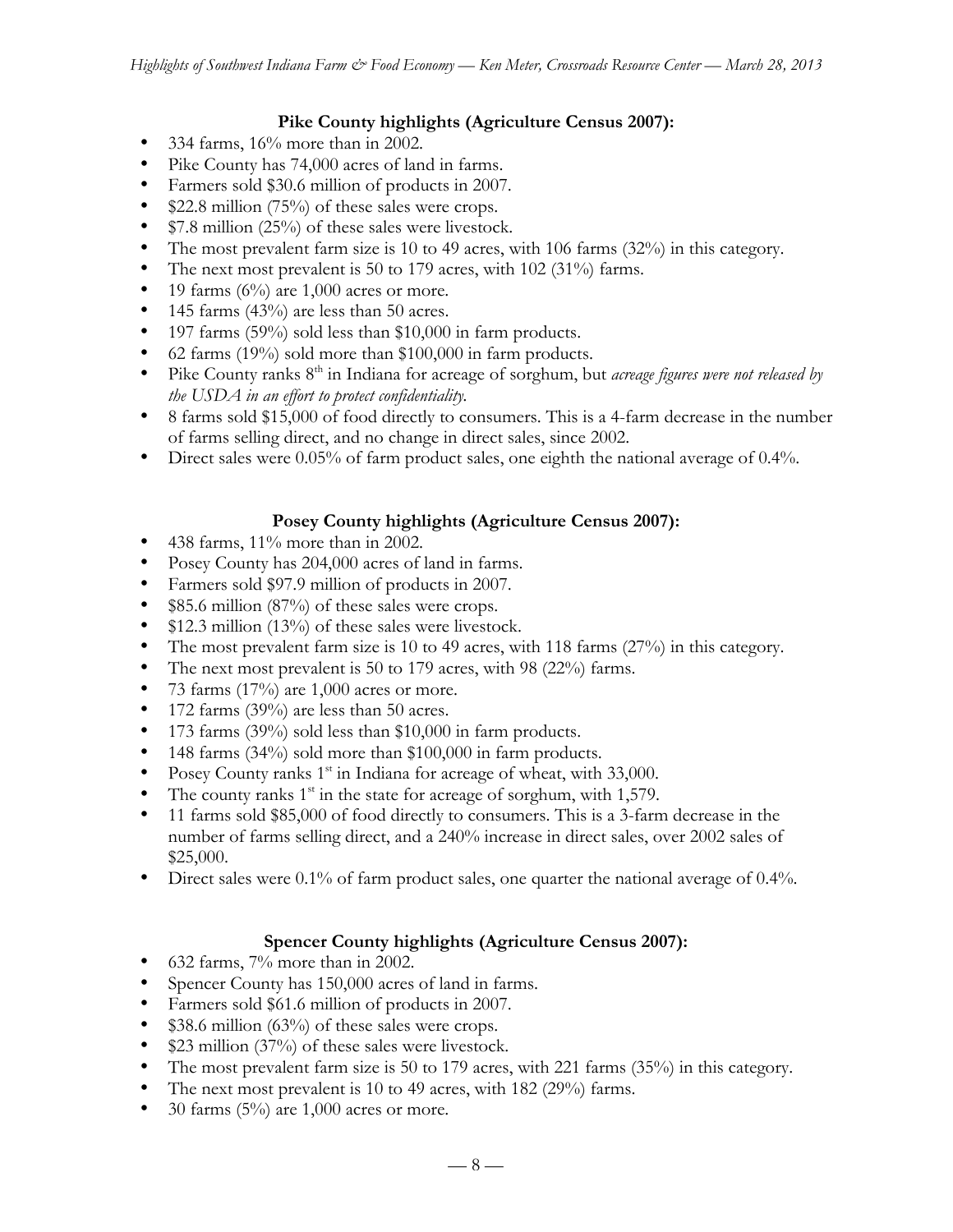- 236 farms  $(37%)$  are less than 50 acres.
- 328 farms (52%) sold less than \$10,000 in farm products.
- 120 farms (19%) sold more than \$100,000 in farm products.
- Spencer County ranks 1<sup>st</sup> in Indiana for inventory of quail, but *inventory figures were not released by the USDA in an effort to protect confidentiality.*
- The county ranks  $7<sup>th</sup>$  in the state for sales of tobacco, with \$293,000.
- Spencer County ranks  $7<sup>th</sup>$  in the state for inventory of turkeys, with 189,000.
- The county ranks  $8<sup>th</sup>$  in Indiana for acreage of forage (hay, etc.), with 11,000.
- 26 farms sold \$143,000 of food directly to consumers. This is a 9-farm increase in the number of farms selling direct, and a 142% increase in direct sales, over 2002 sales of \$59,000.
- Direct sales were 0.2% of farm product sales, one half the national average of 0.4%.

## **Vanderburgh County highlights (Agriculture Census 2007):**

- 335 farms, 9% more than in 2002.
- Vanderburgh County has 72,000 acres of land in farms.
- Farmers sold \$32.6 million of products in 2007.
- \$29 million (89%) of these sales were crops.
- \$3.6 million (11%) of these sales were livestock.
- The most prevalent farm size is 10 to 49 acres, with 93 farms (28%) in this category.
- The next most prevalent is 1 to 9 acres, with 91 (27%) farms.
- 17 farms  $(5%)$  are 1,000 acres or more.
- 184 farms (55%) are less than 50 acres.
- 166 farms  $(50\%)$  sold less than \$10,000 in farm products.
- 78 farms (23%) sold more than \$100,000 in farm products.
- Vanderburgh County ranks 6<sup>th</sup> in Indiana for inventory of pigeons or squab, but *inventory figures were not released by the USDA in an effort to protect confidentiality.*
- The county ranks  $10<sup>th</sup>$  in the state for sales of horses and ponies, but *sales figures were not released by the USDA in an effort to protect confidentiality.*
- Vanderburgh County ranks  $10^{th}$  in Indiana for acreage of wheat, with 7,110.
- 17 farms sold \$1 million of food directly to consumers. This is a 3-farm decrease in the number of farms selling direct, and a 628% increase in direct sales, over 2002 sales of \$139,000.
- Direct sales were 3.1% of farm product sales, nearly eight times the national average of  $0.4\%$ .

## **Warrick County highlights (Agriculture Census 2007):**

- 413 farms, 12 more farms than in 2002.
- Warrick County has 110,000 acres of land in farms.
- Farmers sold \$33.9 million of products in 2007.
- \$29.8 million (88%) of these sales were crops.
- \$4.1 million (12%) of these sales were livestock.
- The most prevalent farm size is 10 to 49 acres, with 159 farms (38%) in this category.
- The next most prevalent is 50 to 179 acres, with 96 (23%) farms.
- 29 farms  $(7%)$  are 1,000 acres or more.
- 211 farms  $(51\%)$  are less than 50 acres.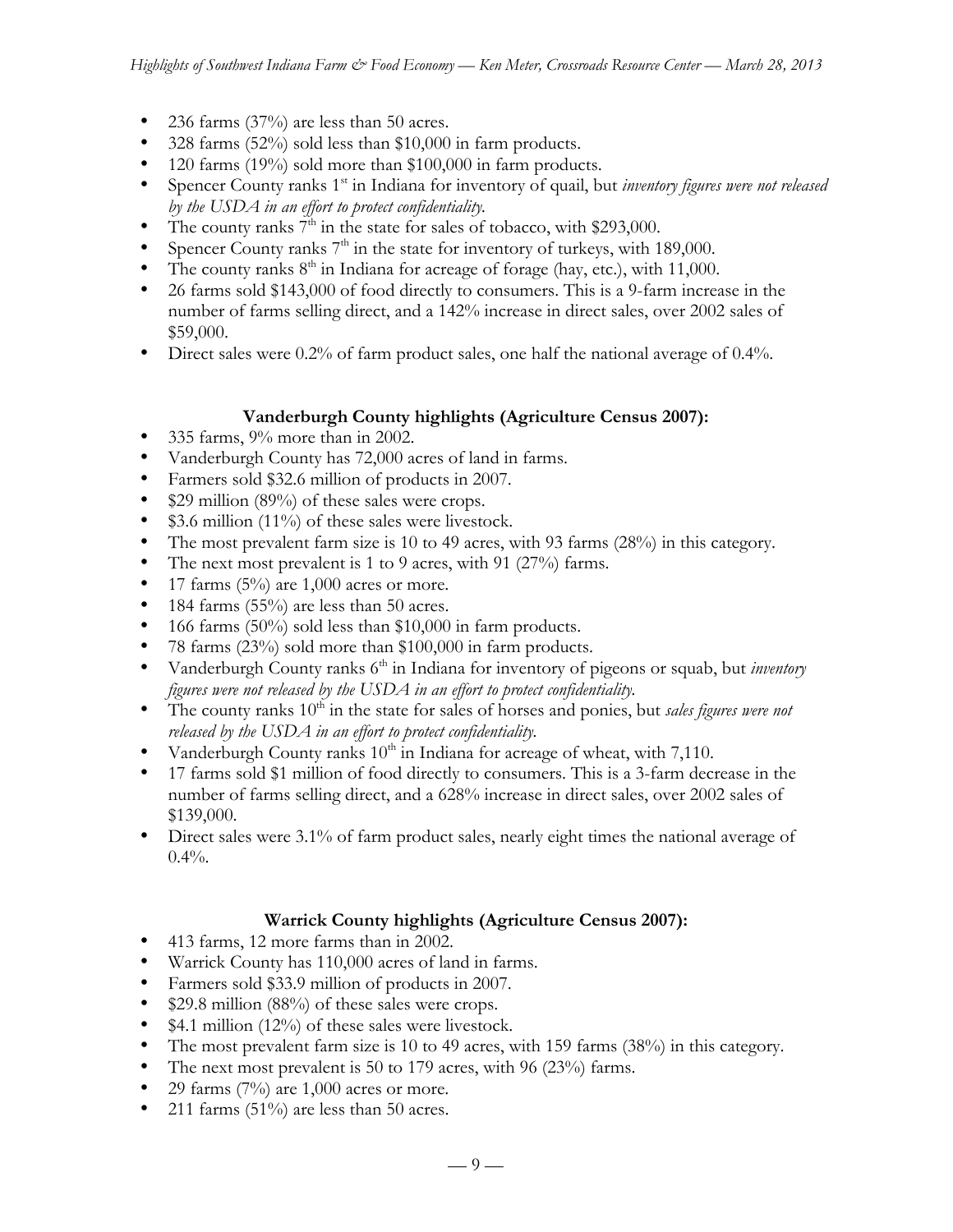- 262 farms (63%) sold less than \$10,000 in farm products.
- 81 farms (20%) sold more than \$100,000 in farm products.
- Warrick County ranks 6<sup>th</sup> in Indiana for inventory of pheasants, but *inventory figures were not released by the USDA in an effort to protect confidentiality.*
- 13 farms sold \$62,000 of food directly to consumers. This is a 3-farm increase in the number of farms selling direct, and a 170% increase in direct sales, over 2002 sales of \$23,000.
- Direct sales were 0.2% of farm product sales, one half the national average of 0.4%.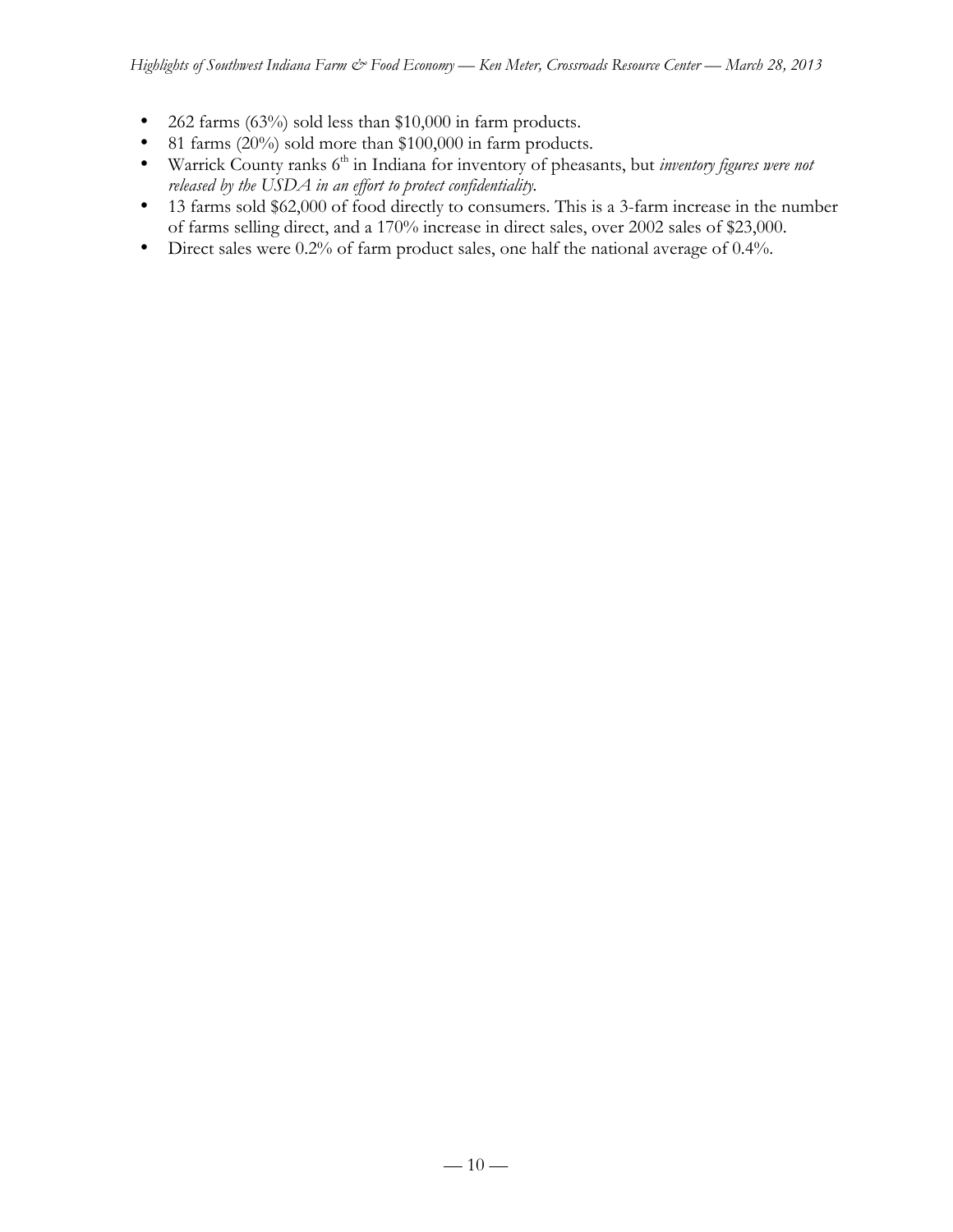### **State of Indiana highlights (Agriculture Census 2007):**

- 61,938 farms,  $1\%$  more than in 2002.
- Indiana has 15 million acres of land in farms.
- Farmers sold \$8.3 billion of products in 2007.
- $$5.3$  billion (64%) of these sales were crops.
- \$3 billion (36%) of these sales was livestock.
- The most prevalent farm size is 10 to 49 acres, with 19,533 farms (32%) in this category.
- The next most prevalent is 50 to 179 acres, with 50 to 179 (26%) farms.
- 3,906 farms  $(6\%)$  are 1,000 acres or more.
- 29,000 farms  $(48%)$  are less than 50 acres.
- 33,000 farms (54%) sold less than \$10,000 in farm products.
- 13,000 farms (18%) sold more than \$100,000 in farm products.
- Indiana ranks  $3<sup>rd</sup>$  in the United States for inventory of laying hens, with 24 million.
- The state ranks  $4<sup>th</sup>$  in the country for acreage of soybeans, with 4.8 million.
- Indiana ranks  $5<sup>th</sup>$  in the country for sales of grains, oilseeds, dry beans, and dry peas, with \$5 billion.
- The state ranks fifth in the country for sales of hogs and pigs, with \$974 million.
- Indiana ranks  $5<sup>th</sup>$  in the United States for acreage of corn, with 6.4 million acres.
- The state ranks  $5<sup>th</sup>$  in the country for inventory of pullets for laying flock replacement, with 7 million.
- Indiana ranks  $5<sup>th</sup>$  in the country for inventory of hogs and pigs, with 3.7 million.
- The state ranks seventh in the country for inventory of turkeys, with 6 million.
- Indiana ranks  $8<sup>th</sup>$  in the United States for crop sales, with \$5.3 million.
- The state ranks  $10<sup>th</sup>$  in the country for sales of agricultural products, with \$8.3 million.
- 3,576 farms sold \$22.3 million of food directly to consumers. This is a 12% increase in the number of farms selling direct (3,205 in 2002), and a 24% increase in direct sales over 2002 sales of \$18 million.
- Direct sales were 0.3% of farm product sales, less than the national average of 0.4%.
- If direct food sales made up a single commodity, the value of these sales would outrank the state's 13<sup>th</sup>-most important product, mint.
- Statewide vegetable sales totaled \$79 million.
- 287 farms farm organically, with a total of 9,273 acres of harvested cropland, and 4,245 acres of pastureland.
- 7,973 acres on 206 farms are undergoing organic conversion.
- 239 farms in Indiana sold \$8.7 million of organic food products, including \$2.5 million of crops (this may include ornamental and greenhouse crops), \$726,000 of livestock and poultry, and \$5.4 million of products from livestock and poultry (such as milk or eggs).
- 273 farms market through community supported agriculture (CSA).
- 1,645 farms produce value-added products.
- 22,000 farms use conservation methods such as no-till, limited tilling, filtering field runoff to remove chemicals, fencing animals to prevent them from entering streams, etc.
- 7,055 farms practice rotational or management intensive grazing.
- 538 farms generate energy or electricity on the farms.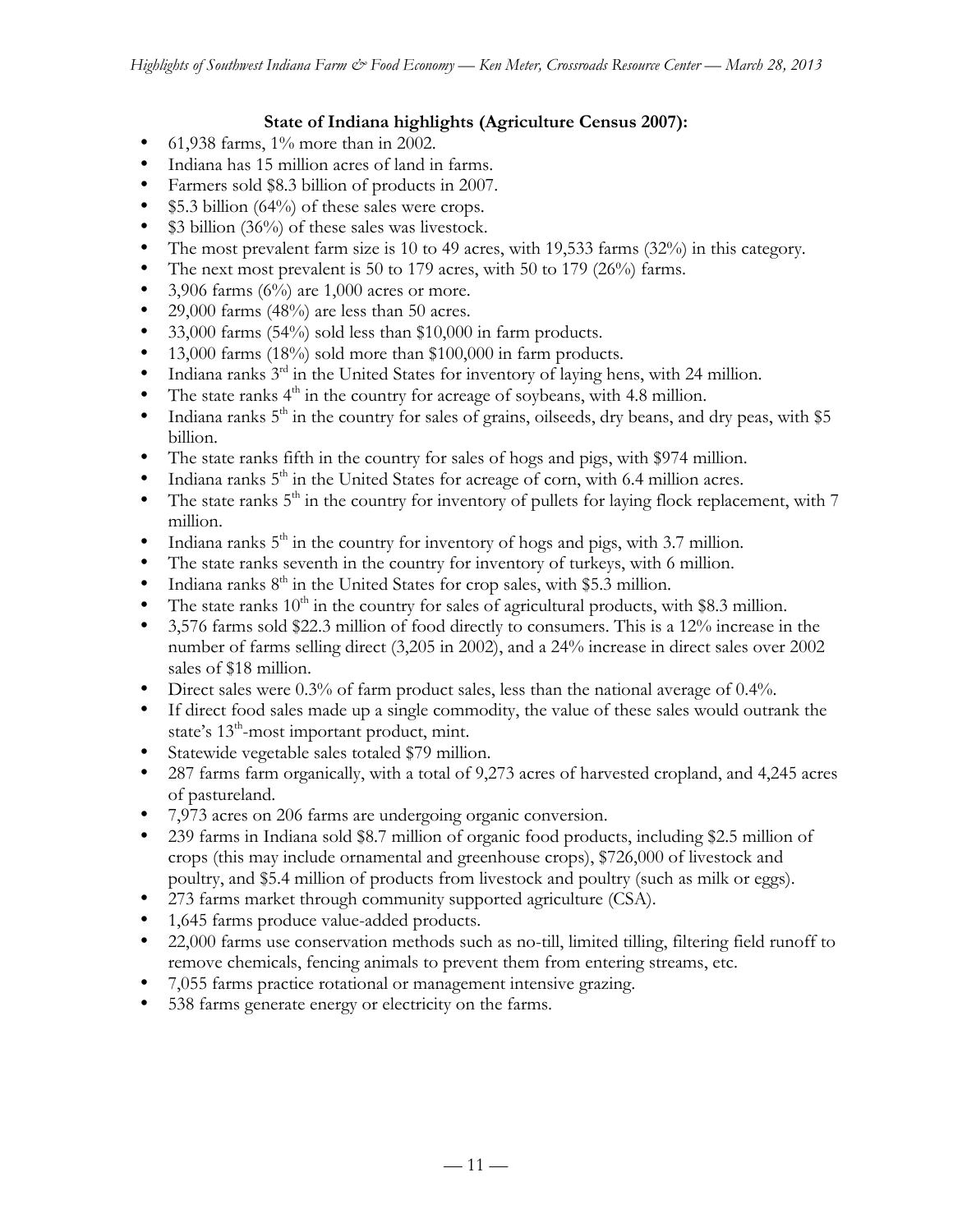## **Indiana's top farm products in 2011 (Economic Research Service)**

*The data in the table and pie chart below are for Indiana as a whole. See chart on next page.*



*Source: USDA Economic Research Service*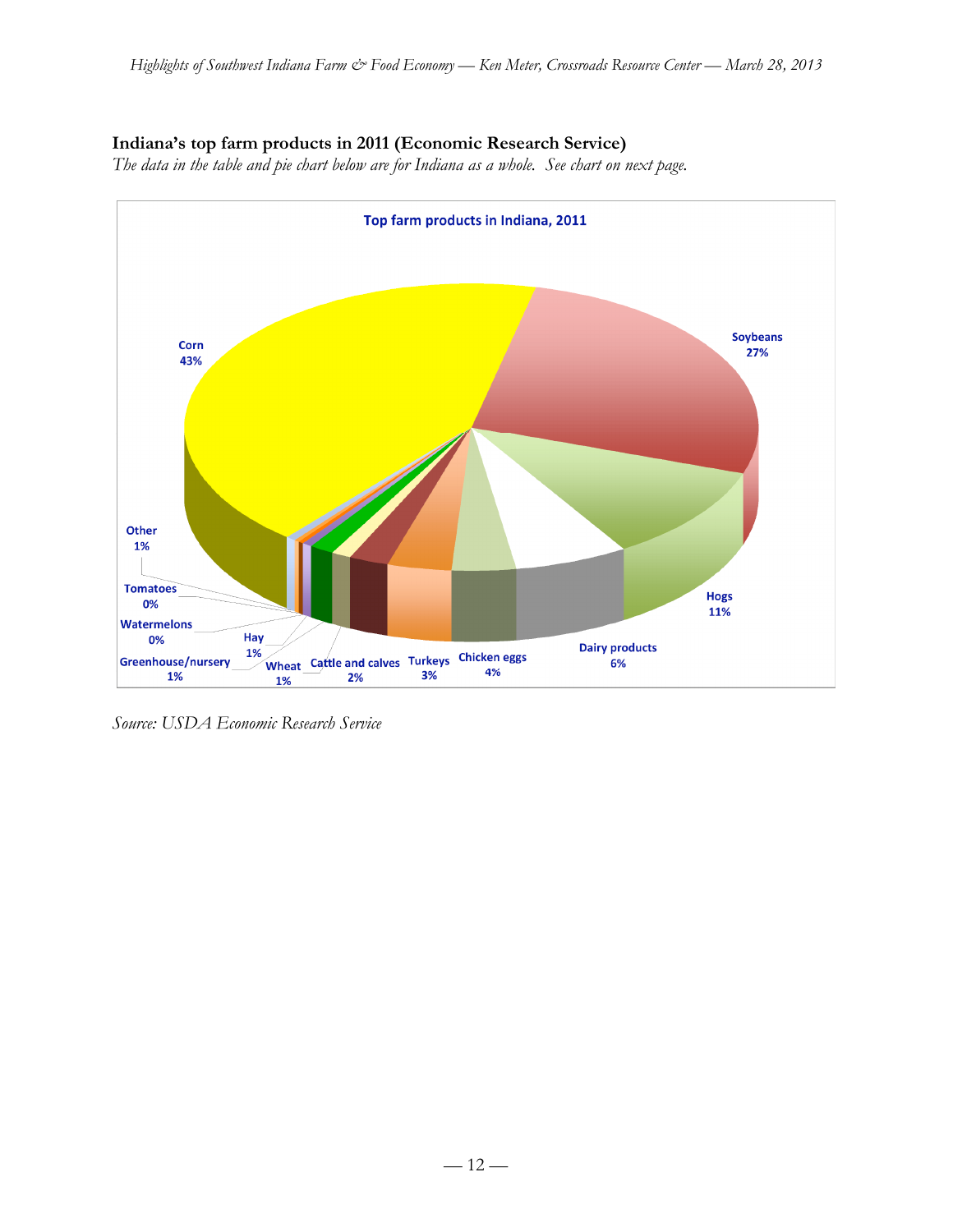## **Indiana's top farm products in 2011 (Economic Research Service)**

*See table on previous page*

|                      | \$ millions    |
|----------------------|----------------|
| 1 Corn               | 4,850          |
| 2 Soybeans           | 3,055          |
| 3 Hogs               | 1,216          |
| 4 Dairy products     | 738            |
| 5 Chicken eggs       | 422            |
| 6 Turkeys            | 395            |
| 7 Cattle and calves  | 248            |
| 8 Wheat              | 154            |
| 9 Greenhouse/nursery | 131            |
| 10 Hay               | 66             |
| 11 Watermelons       | 34             |
| 12 Tomatoes          | 30             |
| 13 Mint              | 19             |
| 14 Corn, sweet       | 18             |
| 15 Cantaloupe        | 13             |
| 16 Aquaculture       | 9              |
| 17 Apples            | 9              |
| 18 Blueberries       | $\mathfrak{Z}$ |
| 19 Cucumbers         | $\mathbf{1}$   |
| 20 Honey             | $\mathbf{1}$   |
| 21 Oats              | 1              |
| 22 Farm chickens     | <1             |
| 23 Wool              | $<$ 1          |

*Source: USDA Economic Research Service*

*Note: Broiler chickens and snap beans were also listed among Indiana's top 25 products, but sales figures for these products were not released by ERS, in an effort to protect confidentiality.*

Note also that at \$22 million, direct sales from farmers to consumers amount to more than the value of the  $13^{\text{th}}$ -ranking product, mint.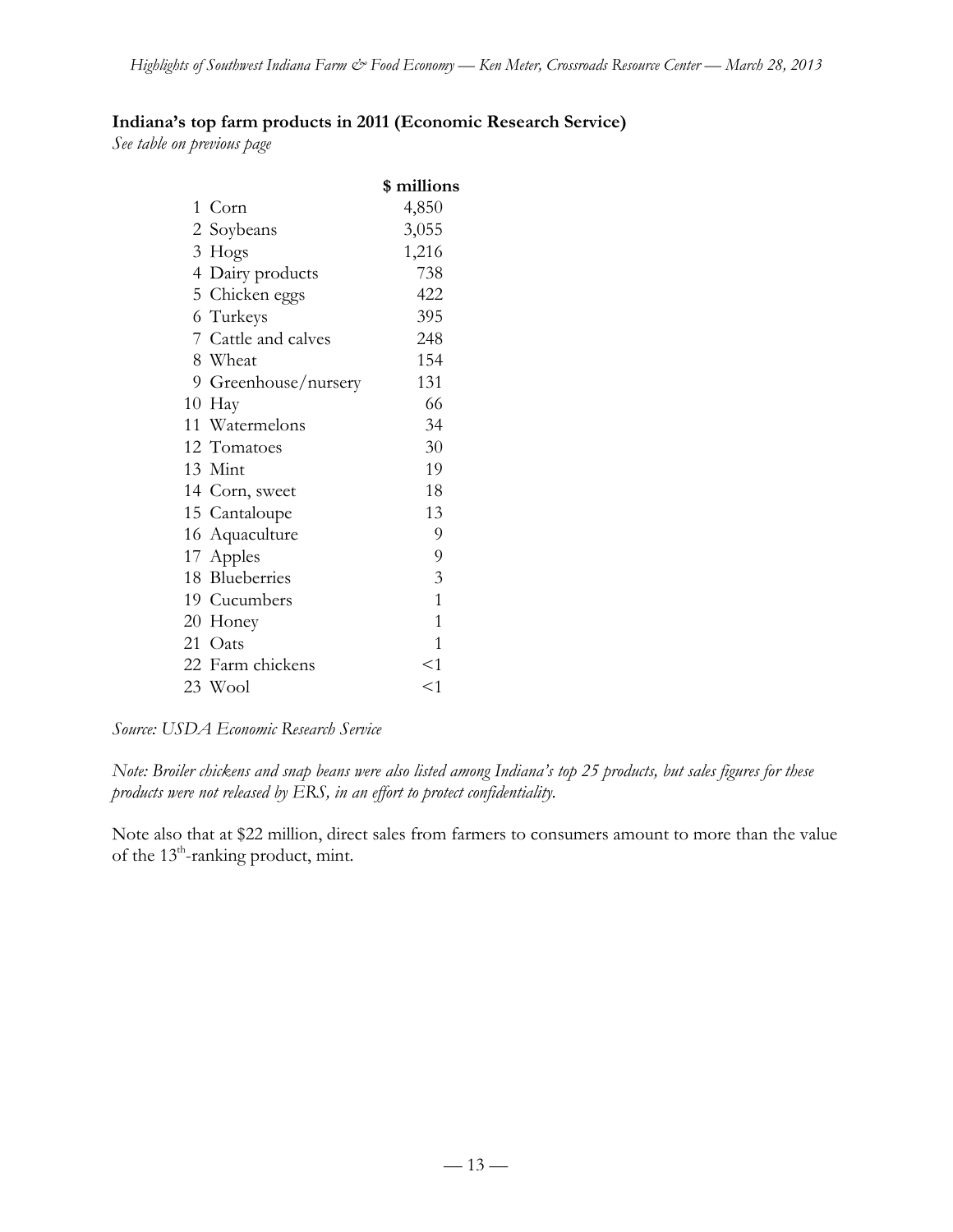## **Balance of Cash Receipts and Production Costs (BEA):**

Southwest Indiana farmers sell \$559 million of food commodities per year (1989-2011 average), spending \$529 million to raise them, for an average gain of \$34 million each year. This is an average net cash income of \$9,700 per farm. *Note that these sales figures compiled by the BEA may differ from cash receipts recorded by the USDA Agriculture Census (above).*

Overall, farm producers earned a surplus of \$789 million by selling crops and livestock over the years 1989 to 2011. Yet farm production costs exceeded cash receipts for five years of that 23-year period. Moreover, 39% of the region's farms reported that they lost money in 2007 (Ag Census). Southwest Indiana farmers and ranchers earned \$14 million less by selling commodities in 2011 than they earned in 1969 (in 2011 dollars).

Farmers and ranchers earn another \$20 million per year of farm-related income — primarily custom work, and rental income (23-year average for 1989-2011). Federal farm support payments are a more important source of net income than commodity production, averaging \$39 million per year for the region for the same years.

## **The region's consumers:**

*See also information covering low-income food consumption and food-related health conditions, page 1-2 above.* Southwest Indiana consumers spend \$976 million buying food each year, including \$601 million for home use. Most of this food is produced outside the region, so the region's consumers spend about \$900 million per year buying food sourced far away. Only \$1.6 million of food products (0.3% of farm cash receipts and 0.2% of the region's consumer market) are sold by farmers directly to consumers.

Estimated change in net assets (that is, assets minus liabilities) for all region households combined was a loss of \$350 million in 2011 alone (BLS). This places additional pressure on Southwest Indiana consumers trying to buy food.

#### **Farm and food economy summary:**

Farmers earn \$34 million each year producing food commodities, and spend \$270 million buying inputs sourced outside of the region. Even when individual farmers make money, these input purchases result in substantial losses to the region as a whole. Overall, farm production creates a loss of \$240 million to the region.

Meanwhile, consumers spend \$900 million buying food from outside. Thus, total loss to the region is \$1.1 billion of potential wealth *each year*. This loss amounts to twice the value of all food commodities raised in the region.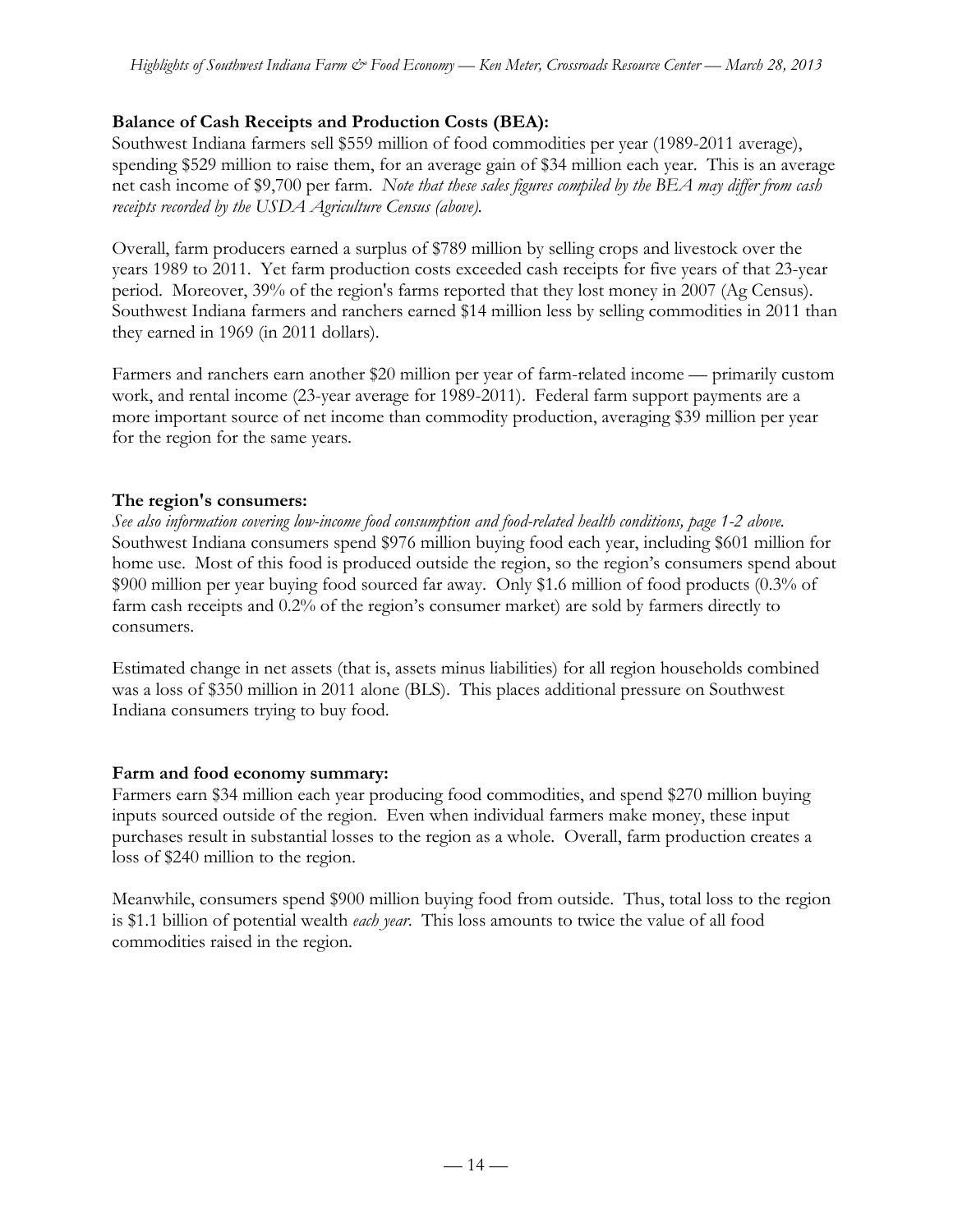#### **Southwest Indiana: markets for food eaten at home (2011):**

Southwest Indiana residents purchase \$976 million of food each year, including \$601 million to eat at home. Home purchases break down in the following way:

|                                     | millions |
|-------------------------------------|----------|
| Meats, poultry, fish, and eggs      | \$124    |
| Fruits & vegetables                 | 109      |
| Cereals and bakery products         | 85       |
| Dairy products                      | 64       |
| "Other," incl. Sweets, fats, & oils | 219      |

If Southwest Indiana residents purchased \$5 of food each week directly from farmers in the region, this would generate \$98 million of new farm income for the region.

#### **Metro Evansville: markets for food eaten at home (2011):**

Metro Evansville residents purchase \$935 million of food each year, including \$576 million to eat at home. Home purchases break down in the following way:

|                                     | millions |
|-------------------------------------|----------|
| Meats, poultry, fish, and eggs      | \$119    |
| Fruits & vegetables                 | 104      |
| Cereals and bakery products         | 82       |
| Dairy products                      | 61       |
| "Other," incl. Sweets, fats, & oils | 210      |

#### **Dubois County: markets for food eaten at home (2011):**

Dubois County residents purchase \$109 million of food each year, including \$68 million to eat at home. Home purchases break down in the following way:

|                                     | millions |
|-------------------------------------|----------|
| Meats, poultry, fish, and eggs      | \$13.9   |
| Fruits & vegetables                 | 12.2     |
| Cereals and bakery products         | 9.6      |
| Dairy products                      | 72       |
| "Other," incl. Sweets, fats, & oils | 24.6     |

#### **Gibson County: markets for food eaten at home (2011):**

Gibson County residents purchase \$87 million of food each year, including \$54 million to eat at home. Home purchases break down in the following way:

|                                     | millions |
|-------------------------------------|----------|
| Meats, poultry, fish, and eggs      | \$11.0   |
| Fruits & vegetables                 | 97       |
| Cereals and bakery products         | 7.6      |
| Dairy products                      | 5.7      |
| "Other," incl. Sweets, fats, & oils | 19.6     |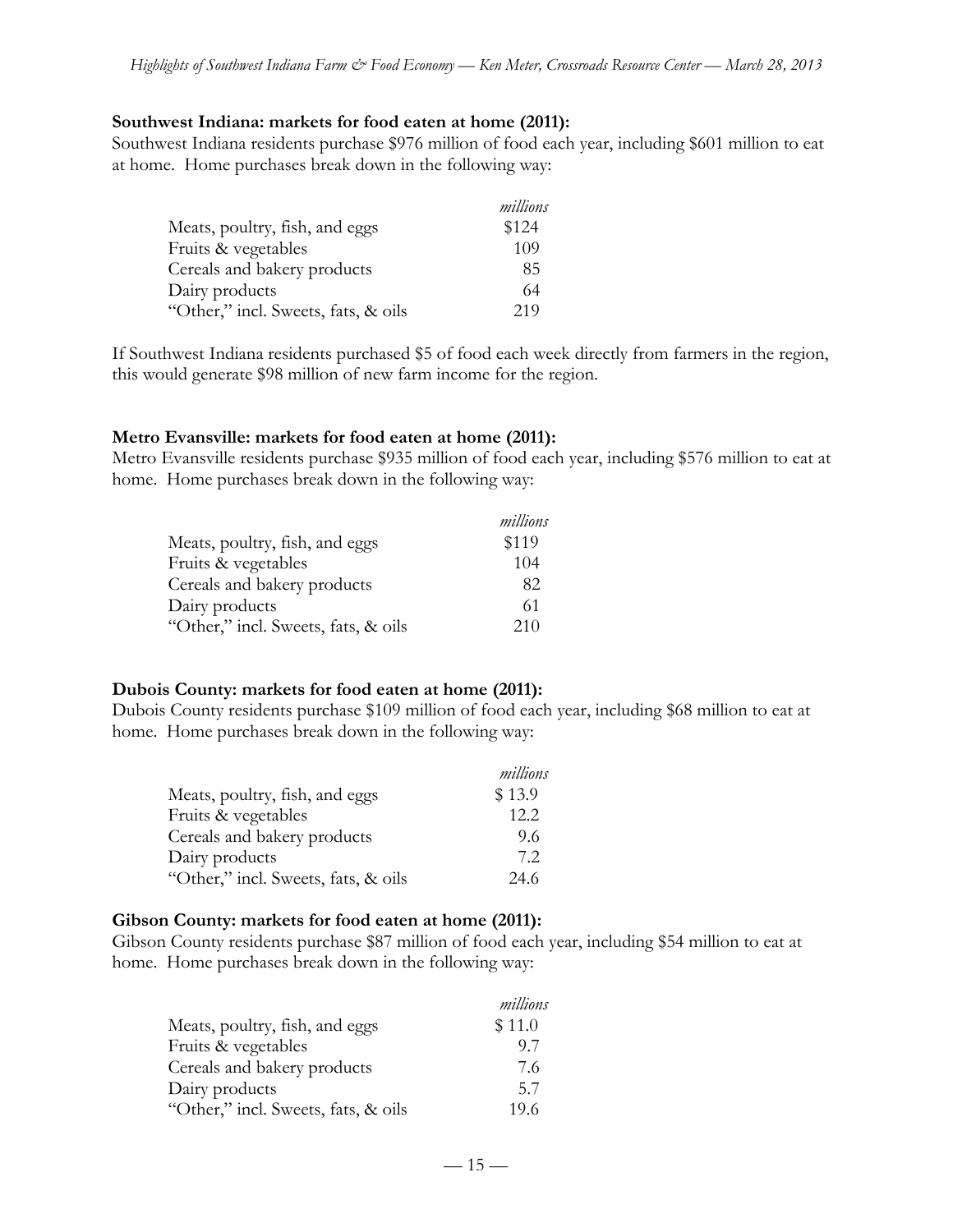#### **Pike County: markets for food eaten at home (2011):**

Pike County residents purchase \$33 million of food each year, including \$20 million to eat at home. Home purchases break down in the following way:

|                                     | millions |
|-------------------------------------|----------|
| Meats, poultry, fish, and eggs      | \$4.2    |
| Fruits & vegetables                 | 3.7      |
| Cereals and bakery products         | 2.9      |
| Dairy products                      | 2.2      |
| "Other," incl. Sweets, fats, & oils | 74       |

#### **Posey County: markets for food eaten at home (2011):**

Posey County residents purchase \$67 million of food each year, including \$41 million to eat at home. Home purchases break down in the following way:

|                                     | millions |
|-------------------------------------|----------|
| Meats, poultry, fish, and eggs      | \$8.5    |
| Fruits & vegetables                 | 7.5      |
| Cereals and bakery products         | 5.8      |
| Dairy products                      | 4.4      |
| "Other," incl. Sweets, fats, & oils | 15.0     |

#### **Spencer County: markets for food eaten at home (2011):**

Spencer County residents purchase \$54 million of food each year, including \$34 million to eat at home. Home purchases break down in the following way:

|                                     | millions |
|-------------------------------------|----------|
| Meats, poultry, fish, and eggs      | \$6.9    |
| Fruits & vegetables                 | 6.1      |
| Cereals and bakery products         | 4.8      |
| Dairy products                      | 3.6      |
| "Other," incl. Sweets, fats, & oils | 12.2     |

#### **Vanderburgh County: markets for food eaten at home (2011):**

Vanderburgh County residents purchase \$468 million of food each year, including \$289 million to eat at home. Home purchases break down in the following way:

|                                     | millions |
|-------------------------------------|----------|
| Meats, poultry, fish, and eggs      | \$59     |
| Fruits & vegetables                 | 52       |
| Cereals and bakery products         | 41       |
| Dairy products                      | 31       |
| "Other," incl. Sweets, fats, & oils | 105      |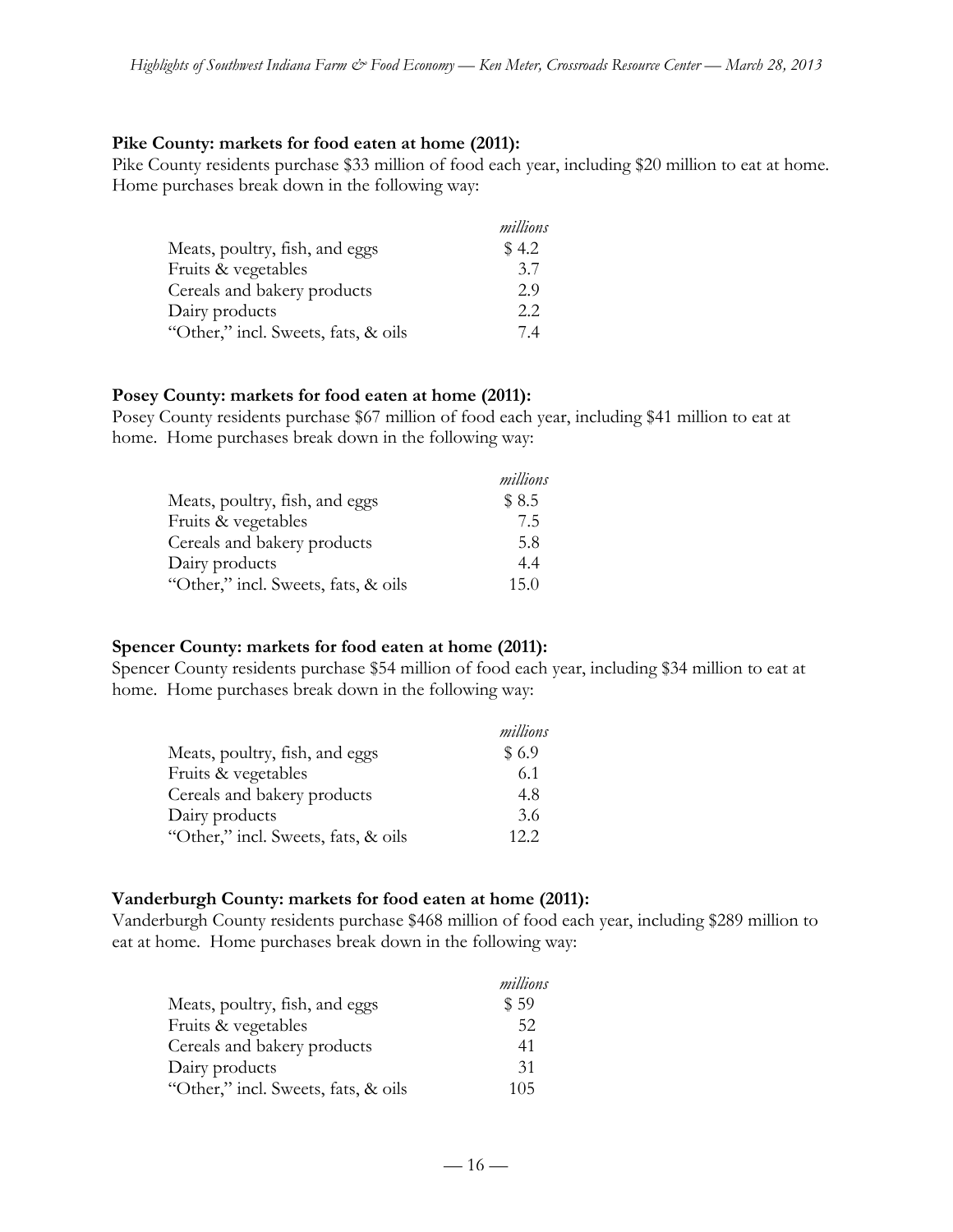#### **Warrick County: markets for food eaten at home (2011):**

Warrick County residents purchase \$157 million of food each year, including \$96 million to eat at home. Home purchases break down in the following way:

|                                     | millions |
|-------------------------------------|----------|
| Meats, poultry, fish, and eggs      | \$20     |
| Fruits & vegetables                 | 18       |
| Cereals and bakery products         | 14       |
| Dairy products                      | 10       |
| "Other," incl. Sweets, fats, & oils | 35       |

#### **Metro Louisville: markets for food eaten at home (2011):**

Metro Louisville residents purchase \$3.4 billion of food each year, including \$2.1 billion to eat at home. Home purchases break down in the following way:

|                                     | millions |
|-------------------------------------|----------|
| Meats, poultry, fish, and eggs      | 427      |
| Fruits & vegetables                 | 376      |
| Cereals and bakery products         | 294      |
| Dairy products                      | 221      |
| "Other," incl. Sweets, fats, & oils | 756      |

#### **State of Indiana: markets for food eaten at home (2011):**

Indiana residents purchase \$17 billion of food each year, including \$10 billion to eat at home. Home purchases break down in the following way:

|                                     | millions |
|-------------------------------------|----------|
| Meats, poultry, fish, and eggs      | \$2,148  |
| Fruits & vegetables                 | 1,890    |
| Cereals and bakery products         | 1,480    |
| Dairy products                      | 1,111    |
| "Other," incl. Sweets, fats, & oils | 3,804    |